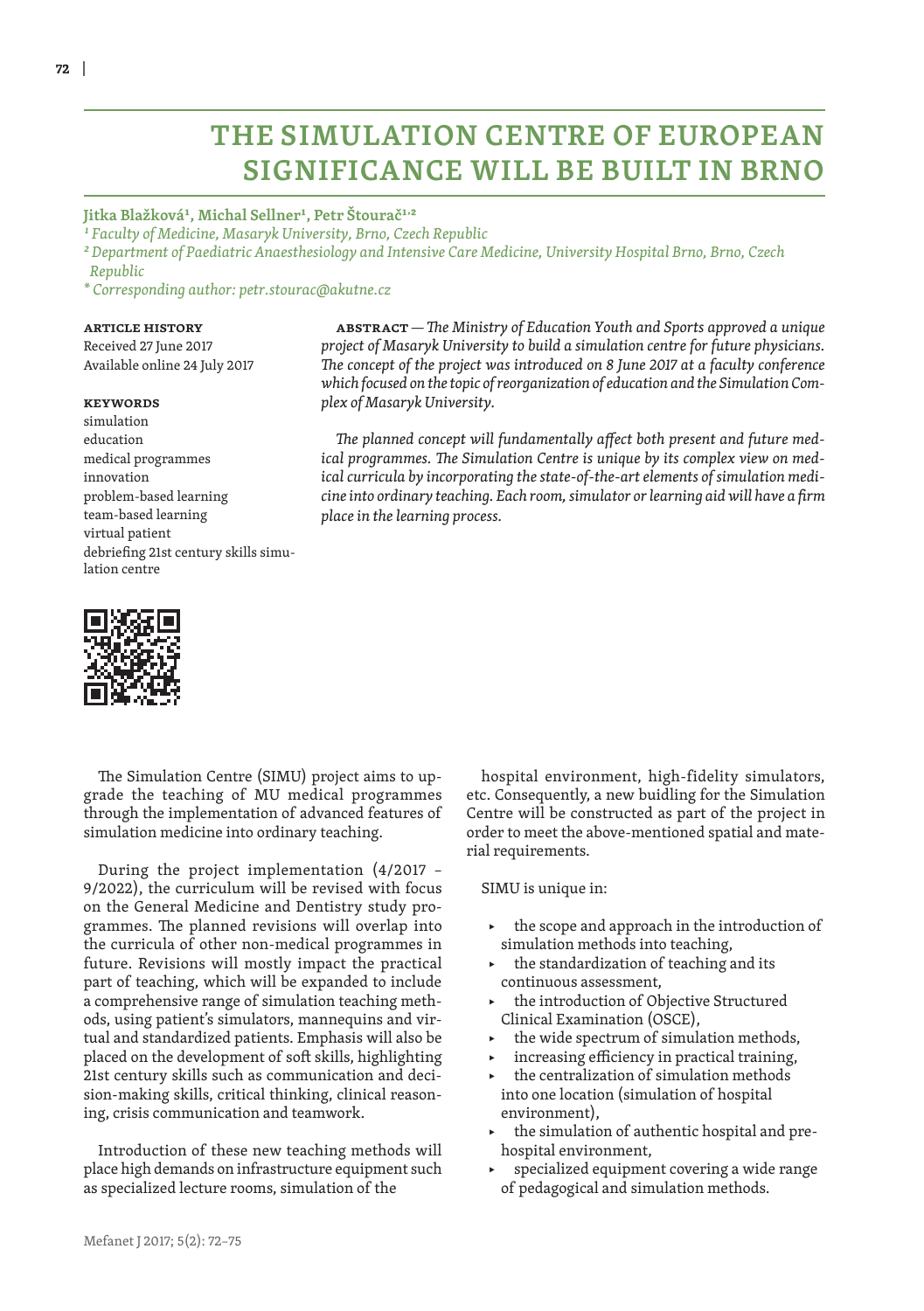**Figure 1.** Simulation Centre visualization



## **SIMULATION – NEW TREND IN EDUCATION**

Continuous development and innovation in modern medicine have steadily increased the volume of knowledge and the number of procedures with which the medical students must be acquainted. This compels lecturers to enrich and to expand the syllabus with new information and methods, thus greatly increasing the volume of teaching material. Although students are theoretically impeccably prepared, they often have difficulties in using the acquired knowledge in practice. At the same time, changes in the structure of healthcare mean that part of the inpatient care is transferred to the outpatient sphere and consequently, the time that students can spend in contact with patients has been increasingly limited. Students are merely in the role of observers, not being able to independently carry out tasks that they only know theoretically. Another problem is that the practical training of medical students takes place in faculty hospitals. Patients coming to medical facilities of this type usually have very specific and complex diagnoses, which are not suitable for teaching purposes. As a result, students lack training in basic skills, and their practical training may not be fully consistent with the theory currently being studied.

The SIMU project addresses these issues, focusing particularly on innovation, development and improvement of practical teaching.

Students who will complete the modified study process will have better practical skills, more experiences and a better ability of independent decision-making. They will be able to get involved in the working process more quickly and easily and their teamwork ability will improve.

# **PEDAGOGICAL METHODS PLANNED IN SIMU**

*We will not change what to teach but how to teach.*

### **Problem-based learning / team-based learning**

Problem-based learning represents a teaching style designed for a student who learns by developing his/ her own solution(s) to a given problem. Compared to the traditional teaching method, its main advantages involve an effective solution of the problem and teamwork training. Working in groups, students discover what they really know, what they should know, and how and where to acquire more information that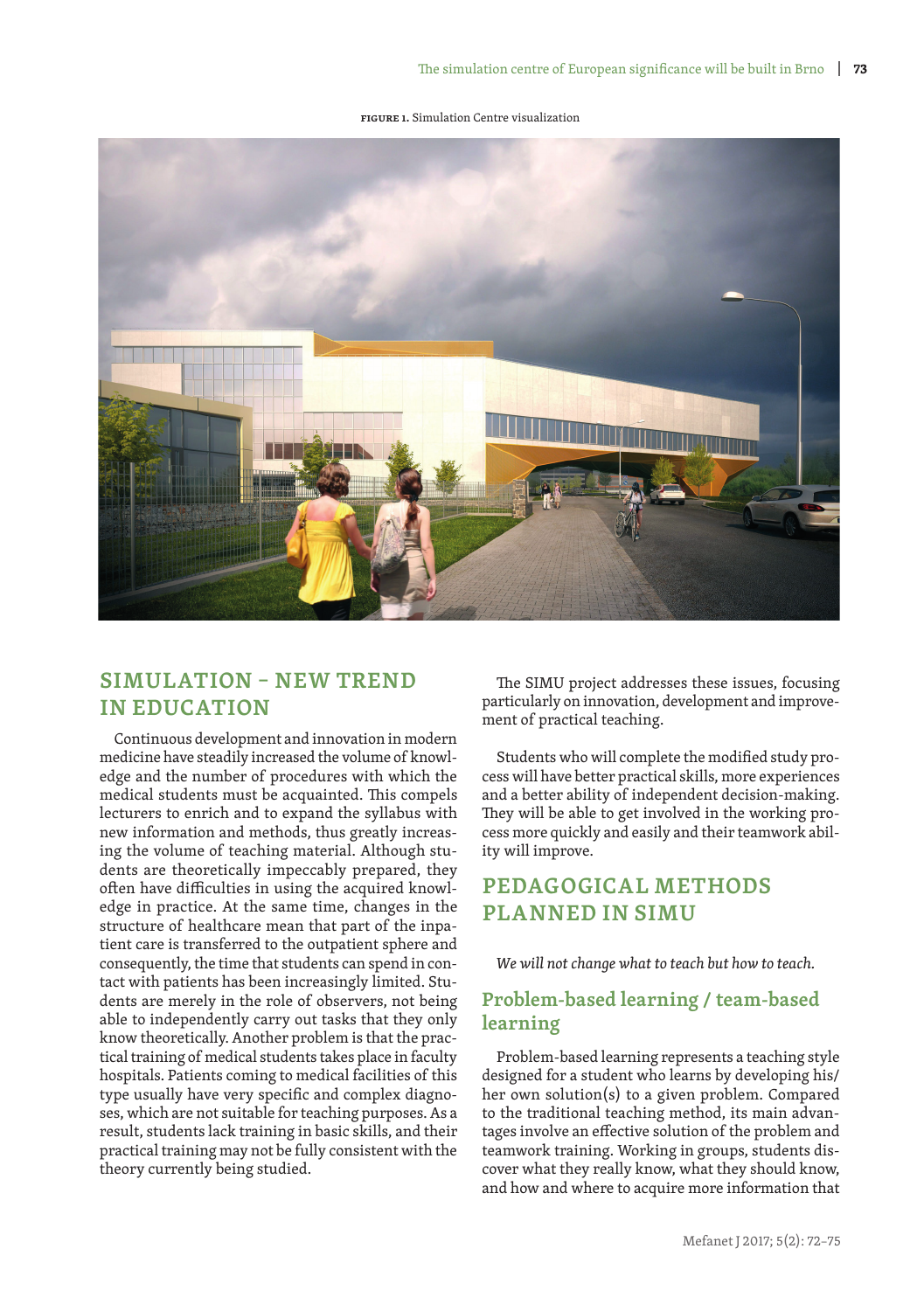will help them solve the given problem. The lecturer's role is not teaching but guiding the group towards the solution.

During the tutorial, students will be divided into small groups of 2–4 students. In these groups, they will examine a virtual patient (e.g. AKUTNĚ.CZ, Sepsis-Q. cz, or branched virtual patients authored in Open Labyrinth) node by node, and they will jointly discuss and select a suitable procedure, which will be subsequently presented and defended before the whole group. The lecturer will act as a discussion facilitator, guaranteeing the accuracy and completeness of the pathophysiological mechanisms and supplementing the outcomes with clinical context.

### **Virtual patient**

Virtual patient is an interactive computer simulation of a real clinical situation or a case created for medical and health education purposes. It supports the acquisition and training of skills such as clinical decision-making, clinical reasoning and critical thinking. Virtual patients facilitate self-directed learning and enable students to prepare for lectures or other teaching/learning sessions. Any incorrect options taken during the management of a virtual patient leads to an explanation; the student always receives an immediate feedback.

### **Simulation**

Simulation is one of the most progressive forms of teaching because it has clearly definable and measurable objectives. Simulation makes it possible to practise repeatedly. It also provides the option of making mistakes without any consequences, which, in real life, could be fatal. In a simulation, mistake is considered as an opportunity to learn.

As part of the feedback (debriefing), the student's approach is discussed and its strengths and weaknesses are assessed. A detailed analysis of different key situations arising during the simulation is an important part of debriefing; audio-visual recording is edited in real time and tagged using key marks. The lecturer's personality is an important factor. Lecturers must be fully competent in solving the given clinical situations and must be familiar with strengths and limitations of any simulation media that will be used in teaching.

#### **Figure 2.** Simulation Centre building